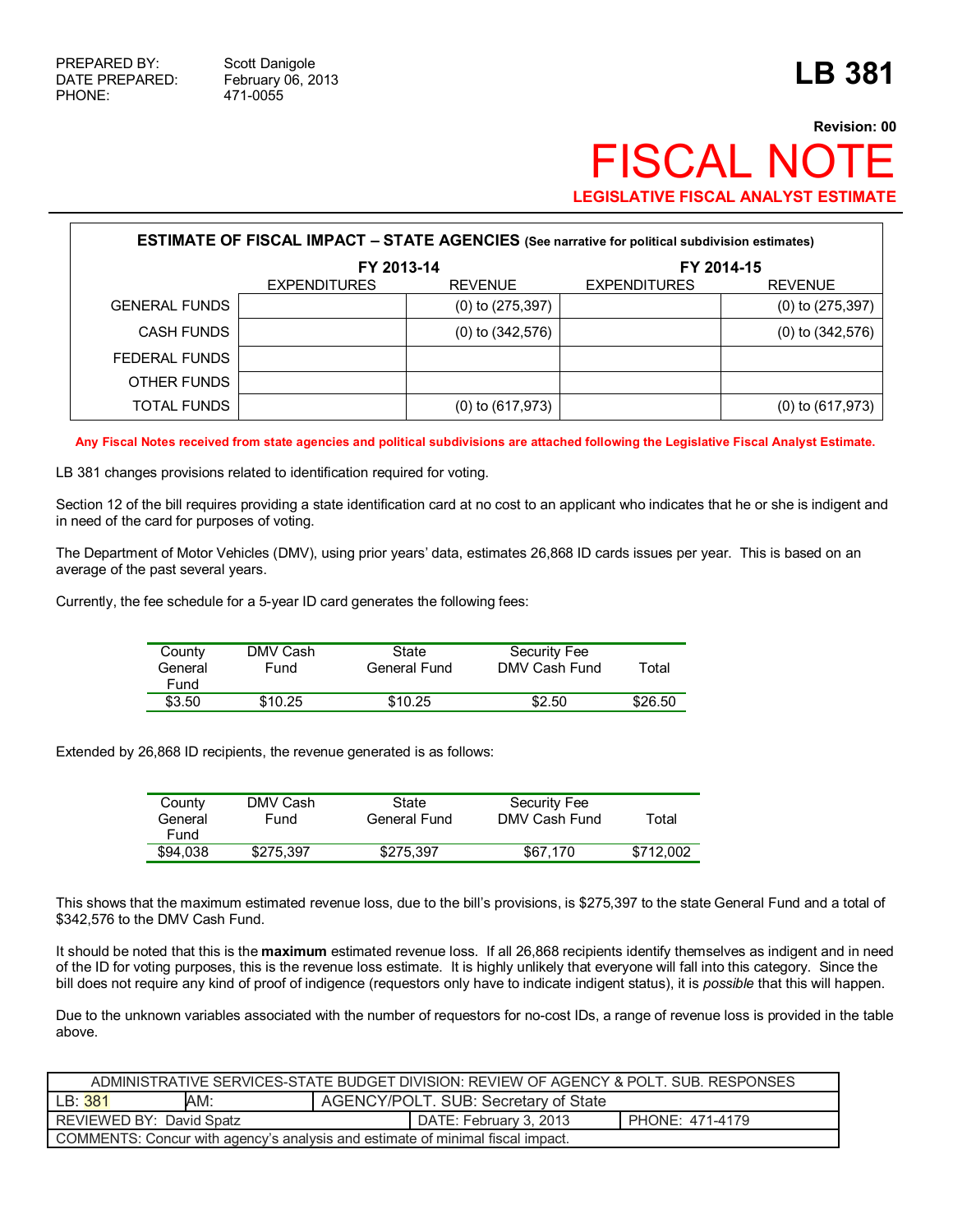**Please complete ALL (5) blanks in the first three lines. 2013**

| $\mathsf{LB}^{(1)}$  | 381 FISCAL NOTE                                 |                              |                                                                   |                              |
|----------------------|-------------------------------------------------|------------------------------|-------------------------------------------------------------------|------------------------------|
|                      | State Agency OR Political Subdivision Name: (2) | Secretary of State           |                                                                   |                              |
|                      | Prepared by: (3) Colleen Byelick                | Date Prepared: (4) 2/1/13    |                                                                   | Phone: $(5)$<br>402-471-8076 |
|                      |                                                 |                              | <b>ESTIMATE PROVIDED BY STATE AGENCY OR POLITICAL SUBDIVISION</b> |                              |
|                      | <b>EXPENDITURES</b>                             | FY 2013-14<br><b>REVENUE</b> | <b>EXPENDITURES</b>                                               | FY 2014-15<br><b>REVENUE</b> |
| <b>GENERAL FUNDS</b> |                                                 |                              |                                                                   |                              |
| <b>CASH FUNDS</b>    |                                                 |                              |                                                                   |                              |
| <b>FEDERAL FUNDS</b> |                                                 |                              |                                                                   |                              |
| <b>OTHER FUNDS</b>   |                                                 |                              |                                                                   |                              |
| <b>TOTAL FUNDS</b>   |                                                 |                              |                                                                   |                              |

**Return by date specified or 72 hours prior to public hearing, whichever is earlier. Explanation of Estimate:** 

This bill requires the Secretary of State to promulgate rules and regulations and change some forms. The cost associated with these changes will be minimal.

| <b>MAJOR OBJECTS OF EXPENDITURE</b> |           |                            |                     |  |  |  |  |  |  |
|-------------------------------------|-----------|----------------------------|---------------------|--|--|--|--|--|--|
|                                     |           |                            |                     |  |  |  |  |  |  |
|                                     |           | $2013 - 14$                | $2014 - 15$         |  |  |  |  |  |  |
| $13 - 14$                           | $14 - 15$ | <b>EXPENDITURES</b>        | <b>EXPENDITURES</b> |  |  |  |  |  |  |
|                                     |           |                            |                     |  |  |  |  |  |  |
|                                     |           |                            |                     |  |  |  |  |  |  |
|                                     |           |                            |                     |  |  |  |  |  |  |
|                                     |           |                            |                     |  |  |  |  |  |  |
|                                     |           |                            |                     |  |  |  |  |  |  |
|                                     |           |                            |                     |  |  |  |  |  |  |
|                                     |           |                            |                     |  |  |  |  |  |  |
|                                     |           |                            |                     |  |  |  |  |  |  |
|                                     |           |                            |                     |  |  |  |  |  |  |
|                                     |           |                            |                     |  |  |  |  |  |  |
|                                     |           | <b>NUMBER OF POSITIONS</b> |                     |  |  |  |  |  |  |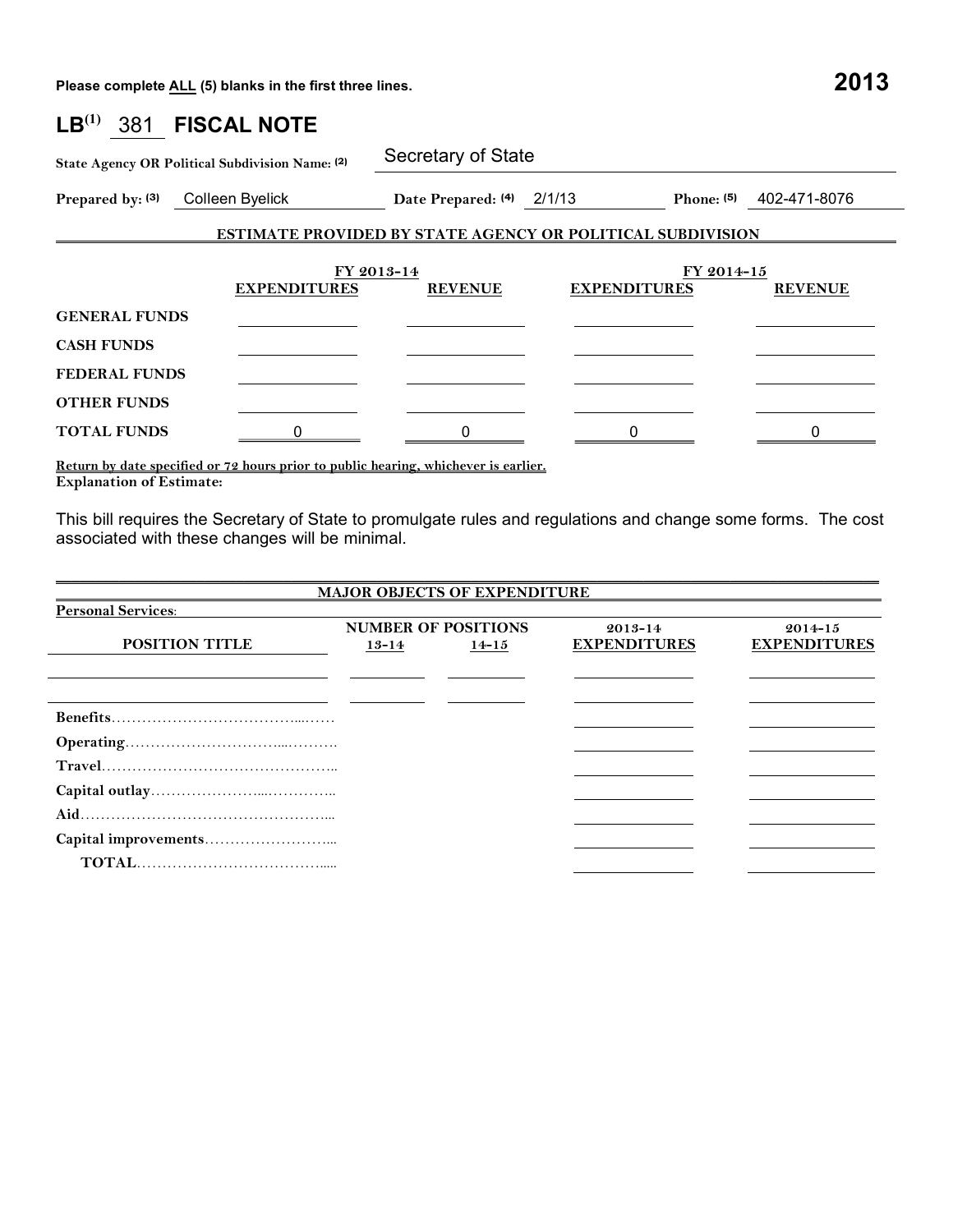## **LB 381 FISCAL NOTE 2013**

| Prepared by: Gary Ryken                                                                                       |                     | Date Prepared: | $06$ -Mar-13 | Phone: 471-3902<br>Email: gary.ryken@nebraska.gov                 | Fax: 471-9594  |
|---------------------------------------------------------------------------------------------------------------|---------------------|----------------|--------------|-------------------------------------------------------------------|----------------|
|                                                                                                               |                     |                |              | <b>ESTIMATE PROVIDED BY STATE AGENCY OR POLITICAL SUBDIVISION</b> |                |
|                                                                                                               |                     | FY 2013-2014   |              | FY 2014-2015                                                      |                |
|                                                                                                               | <b>EXPENDITURES</b> | <b>REVENUE</b> |              | <b>EXPENDITURES</b>                                               | <b>REVENUE</b> |
| <b>GENERAL FUNDS</b><br><b>CASH FUNDS</b><br><b>FEDERAL FUNDS</b><br><b>OTHER FUNDS</b><br><b>TOTAL FUNDS</b> |                     |                |              |                                                                   |                |

## **NEBRASKA DEPARTMENT OF MOTOR VEHICLES**

Explanation of Estimate:

LB 381 requires the presentation of a government-issued photographic identification document to vote. It requires that a state ID card be issued at no cost if the applicant indicates that he or she is indigent. LB 381 does not define indigent so therefore it is assumed DMV would have to issue a no cost state ID to anyone who indicates they are indigent and in need of the ID for voting purposes, including renewals. As of Jan. 1, 2013 an individual cannot hold a driver license and a state ID card at the same time. This will reduce the num of state ID's issued per year by approximately 5,900 per year. DMV has issued an average of 32,768 ID cards over the past few years.

Funds that potentially would lose revenue include:

|                                 |  | County  |            |                | State |                                                  |      | Security |
|---------------------------------|--|---------|------------|----------------|-------|--------------------------------------------------|------|----------|
|                                 |  | General | <b>DMV</b> |                |       | General                                          |      | Fee-DMV  |
|                                 |  | Fund    |            | Cash Fund Fund |       |                                                  | Cash |          |
| 5-Year ID Card Revenue per Card |  |         |            |                |       | $\frac{1}{2}$ 3.50 \$ 10.25 \$ 10.25 \$ 2.50     |      |          |
| <b>Annual Revenue Generated</b> |  |         |            |                |       | 26,868 \$ 94,038 \$ 275,397 \$ 275,397 \$ 67,170 |      |          |

The amount of revenue loss in not determinable without a clear definition of indigent status to estimate the number who would qualify for the free ID card.

|                 |                |                     | MAJOR OBJECTS OF EXPENDITURE |                     |                     |
|-----------------|----------------|---------------------|------------------------------|---------------------|---------------------|
|                 |                | NUMBER OF POSITIONS |                              | FY 2013-2014        | FY 2014-2015        |
|                 | POSITION TITLE | $13 - 14$           | $14-15$                      | <b>EXPENDITURES</b> | <b>EXPENDITURES</b> |
|                 |                |                     |                              |                     |                     |
|                 |                |                     |                              |                     |                     |
| <b>Benefits</b> |                |                     |                              |                     |                     |
| Operating       |                |                     |                              |                     |                     |
| Travel          |                |                     |                              |                     |                     |
| Capital Outlay  |                |                     |                              |                     |                     |
| Aid             | .              |                     |                              |                     |                     |